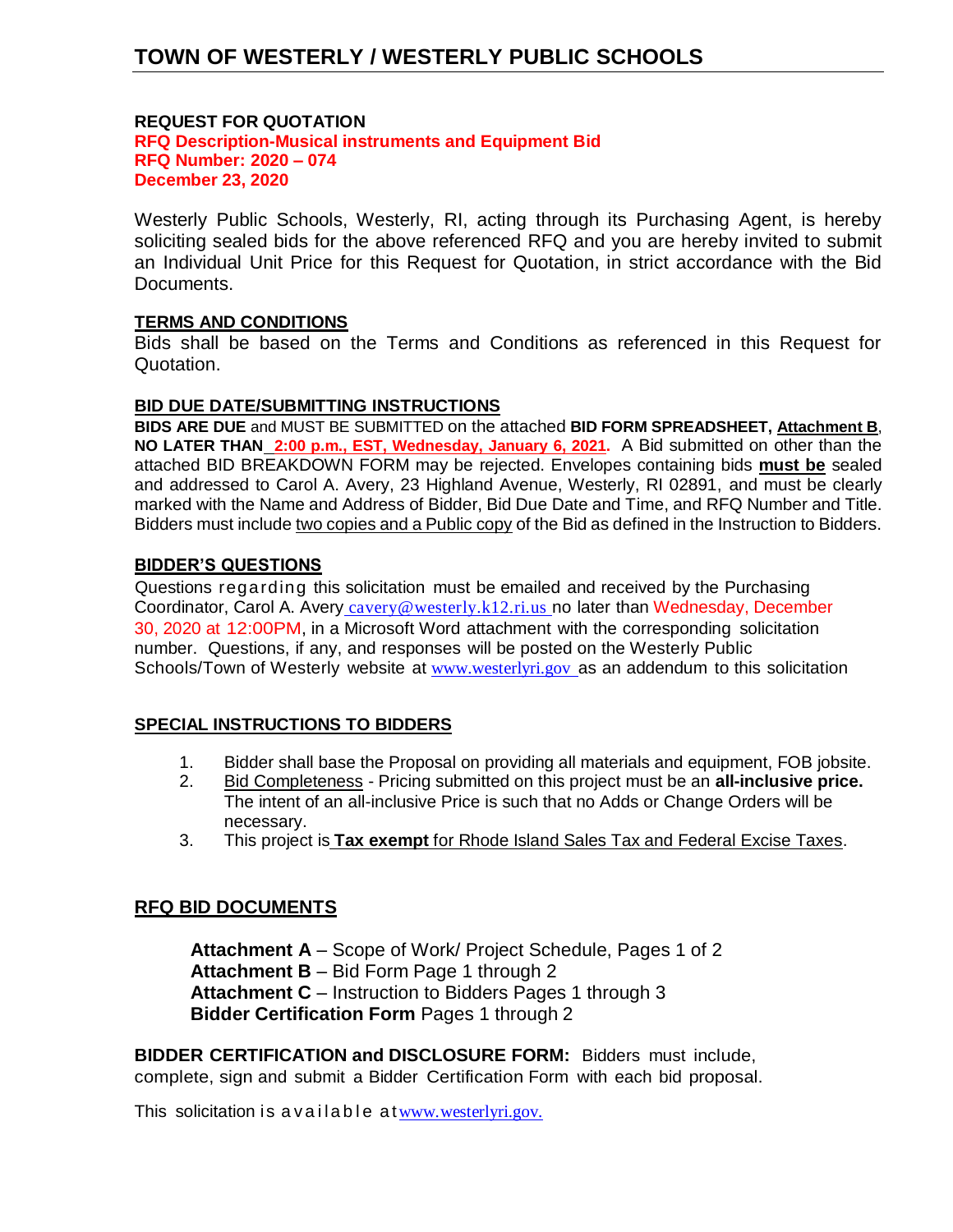Westerly Public Schools reserves the right to reject any/all bids, waive any informalities in the bids received and to accept and award the bid to the lowest qualified bid deemed most favorable to the interest of the School.

The Town/School does not discriminate based on age, color, gender, national origin, race, religion, sexual orientation, or disability in accordance with applicable laws and regulations

# Regards, **Mark Bednarski,**

Purchasing Agent Town of Westerly/ Westerly Public Schools 45 Broad Street Westerly, RI 02891 Tel: (401) 348-2599 Email: [mbednarski@westerlyri.gov](mailto:mbednarski@westerlyri.gov) [www.WesterlyRI.gov](http://www.westerlyri.gov/)



Carol A. Avery Purchasing Coordinator Westerly Public Schools 23 Highland Avenue Westerly, RI 02891 Tel: (401) 315-1525 Email: [cavery@westerly.k12.ri.us](mailto:cavery@westerly.k12.ri.us)



CC: PM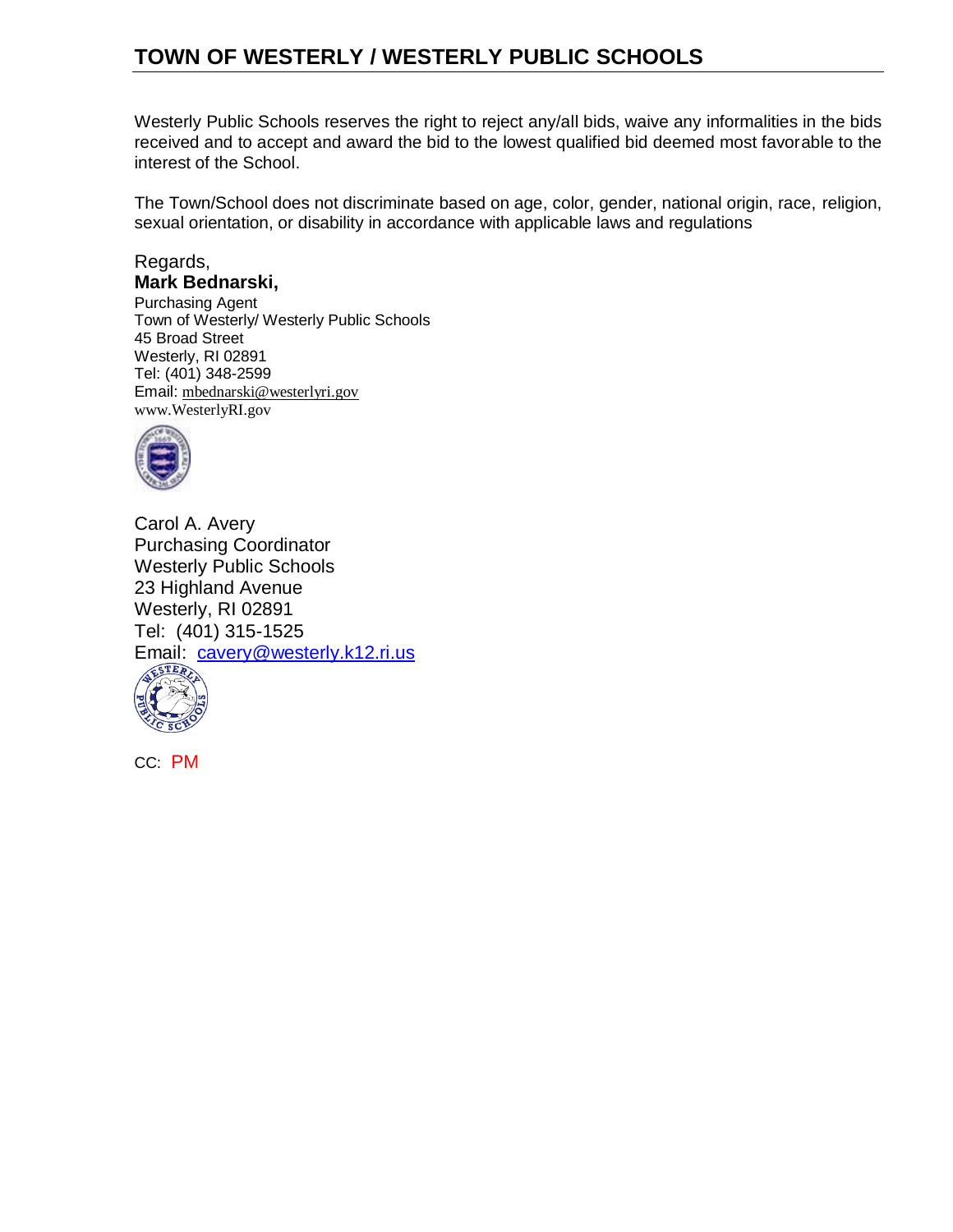# **ATTACHMENT "A"**

# **SCOPE OF WORK**

# **RFQ: MUSICAL INSTRUMENTS AND EQUIPMENT BID**

# **RFQ 2020 – 074**

## **Description of Scope & Quantity**

 This Supplier will be responsible to furnish and deliver the following: Musical Instruments and Equipment ordered through a purchase order only.

# **DELIVERY REQUIREMENTS & DATES**

Supplier shall delivery per the following schedule:

Monday-Friday 8:00am – 3:30pm

Unload and set-up:

### **SPECIFICATIONS**

The following Specifications, define the Scope of Work of the Bid Package:

All prices must include inside deliver and shipping costs.

Please use the attached spreadsheet for instrument and equipment quote.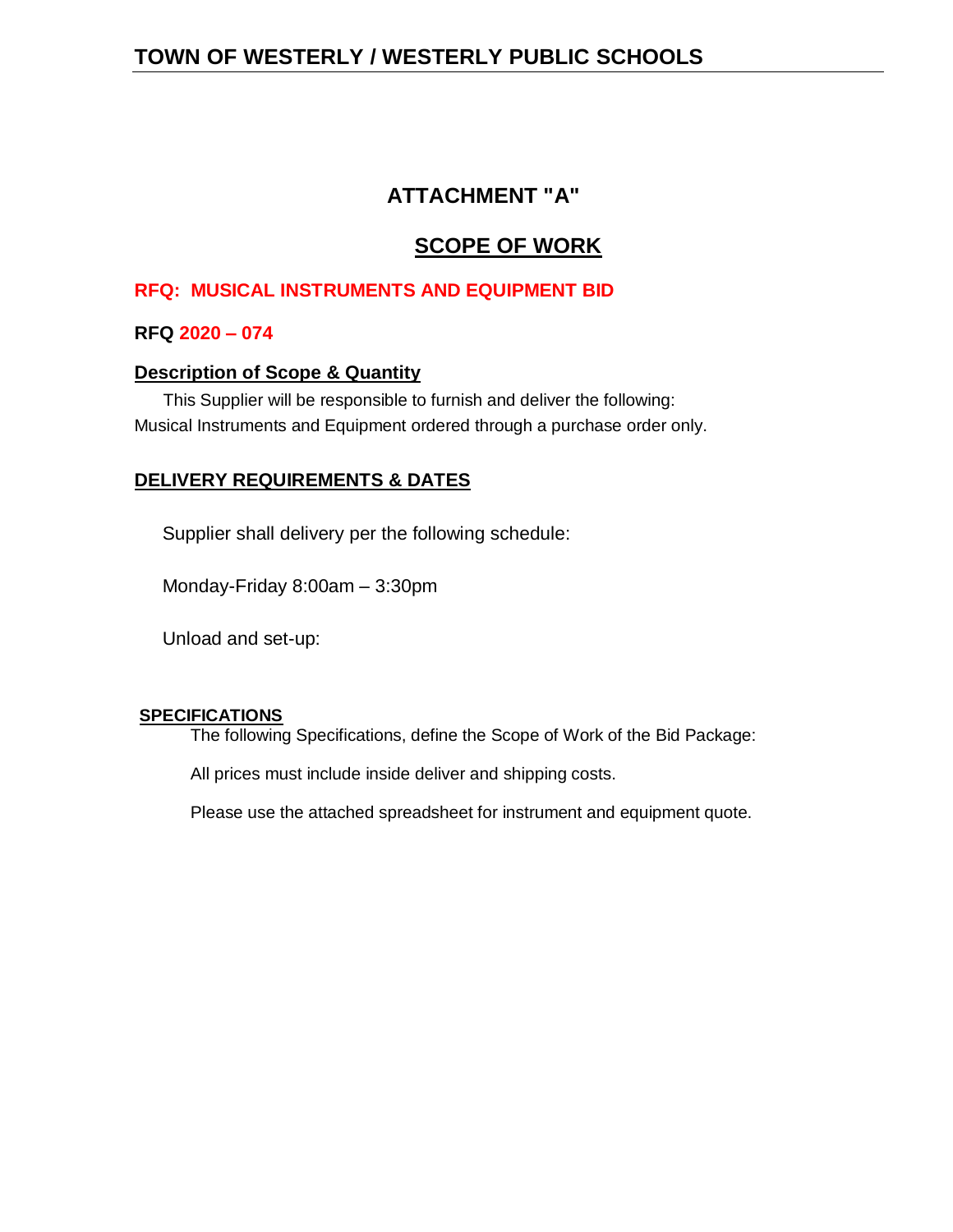| <b>ITEM DESCRIPTION</b>                                                      | <b>QUANTITY</b> | <b>UNIT</b><br><b>PRICE</b> | <b>TOTAL</b><br><b>PRICE</b> |
|------------------------------------------------------------------------------|-----------------|-----------------------------|------------------------------|
| <b>YSL446G Yamaha Trombone F Attachment</b>                                  | $\mathbf{1}$    |                             |                              |
| YEP 321S Euphonium                                                           | 1               |                             |                              |
| YBH301MS Yamaha Silver Marching Baritone                                     | $\overline{2}$  |                             |                              |
| 1 GC-Bass Bass Guitar Rectangular Case                                       | 1               |                             |                              |
| 1SKJ-6100 Hosa 100' Speaker Cable                                            | $\overline{2}$  |                             |                              |
| Yamaha Large Shank Trombone Mouthpiece                                       | $\overline{2}$  |                             |                              |
| Zildijian Cymbal Mallets                                                     | 1               |                             |                              |
| Vic Firth Corpsmaster Tom Aungst Hybrid<br>Multi-tenor                       | 1               |                             |                              |
| Vic Firth Multi Tenor Stick                                                  | $\mathbf{1}$    |                             |                              |
| Vic Firth MB4H Marching BD Mallet                                            | 1               |                             |                              |
| Vic Firth MB3H Marching BD Mallet                                            | 1               |                             |                              |
| Vic Firth MB2H Marching BD Mallet                                            | 1               |                             |                              |
| <b>Firth</b><br>MB1H<br>Vic<br>Marching<br>Mallet<br><b>BD</b><br>Hard/Small | $\overline{2}$  |                             |                              |
| Kala Ukadelic                                                                | 5               |                             |                              |
| R Hardimon Corpsmaster Sticks                                                | 2               |                             |                              |
| Al Cass Oil                                                                  | 5               |                             |                              |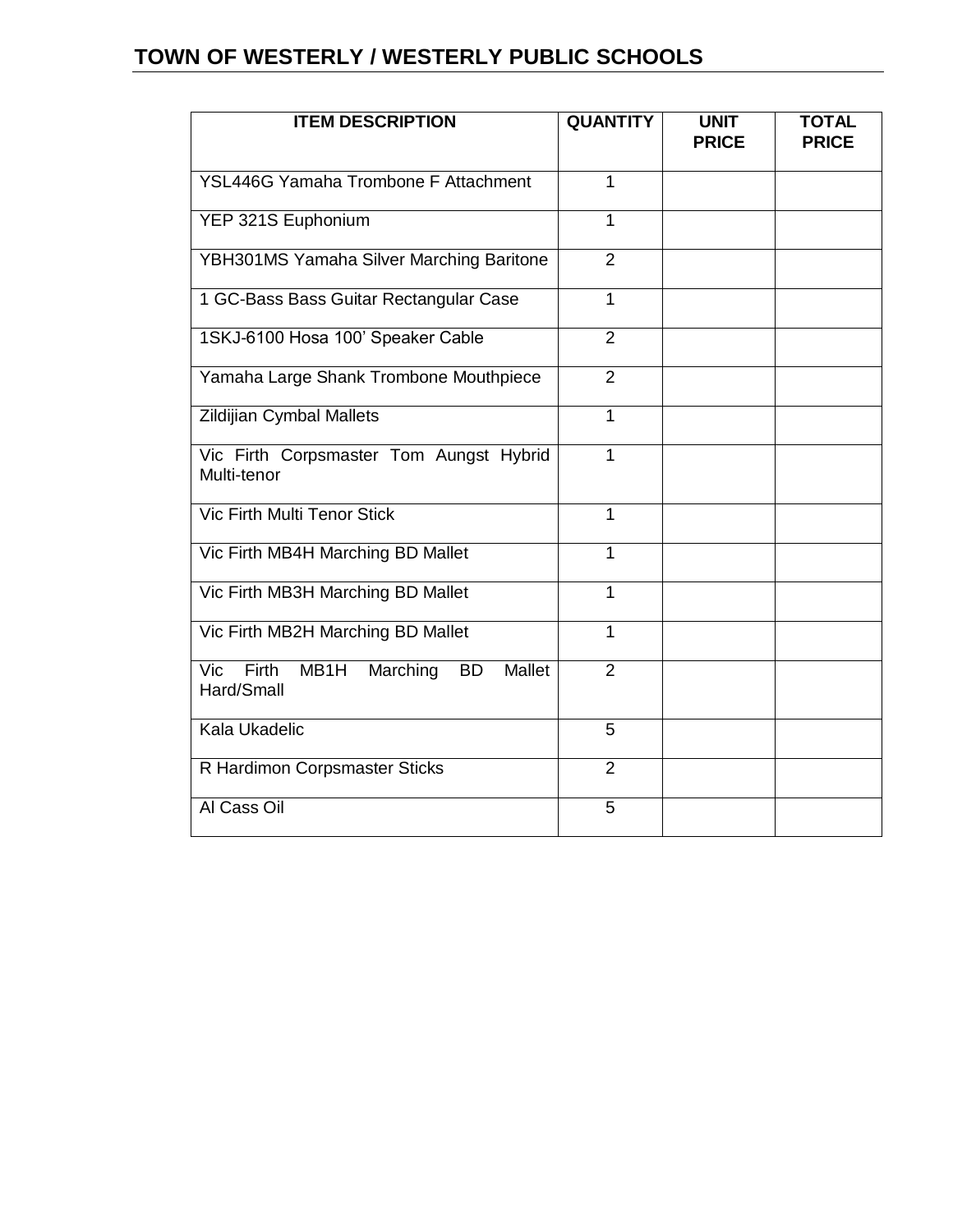# **Attachment "B" Bid Form "***THIS FORM MUST BE COMPLETED AND SUBMITTED WITH BID"*

## **RFQ NUMBER: 2020 – 074**

**RFQ NAME: Musical Instruments and Equipment Bid**

**The Bidder stated below agrees to furnish individual prices on the attached spreadsheet and deliver, as defined in the above referenced Request for Quotation.**

Did you complete and submit **Appendix A**: YES\_\_\_\_\_\_ NO \_\_\_\_\_\_?

Delivery: \_\_\_\_\_\_\_\_\_\_\_\_\_ calendar days after receipt of order.

### **UNIT PRICES**

**Unit Prices shall include all costs such as delivery, profit, overhead, bond, insurance, etc., associated with the described in the unit price.**

**The below stated Supplier agrees to provide all materials, equipment, supervision and all activities required to provide a complete scope of work as defined in this Request for Quotation, including, but not limited to, agree to all terms and conditions, all as shown or by reference, unless as excluded below:**

**\_\_\_\_\_\_\_\_\_\_\_\_\_\_\_\_\_\_\_\_\_\_\_\_\_\_\_\_\_\_\_\_\_\_\_\_\_\_\_\_\_\_\_\_\_\_\_\_\_\_\_\_\_\_\_\_\_\_\_\_\_\_\_\_\_\_\_\_\_\_\_ \_\_\_\_\_\_\_\_\_\_\_\_\_\_\_\_\_\_\_\_\_\_\_\_\_\_\_\_\_\_\_\_\_\_\_\_\_\_\_\_\_\_\_\_\_\_\_\_\_\_\_\_\_\_\_\_\_\_\_\_\_\_\_\_\_\_\_\_\_\_\_ \_\_\_\_\_\_\_\_\_\_\_\_\_\_\_\_\_\_\_\_\_\_\_\_\_\_\_\_\_\_\_\_\_\_\_\_\_\_\_\_\_\_\_\_\_\_\_\_\_\_\_\_\_\_\_\_\_\_\_\_\_\_\_\_\_\_\_\_\_\_\_ \_\_\_\_\_\_\_\_\_\_\_\_\_\_\_\_\_\_\_\_\_\_\_\_\_\_\_\_\_\_\_\_\_\_\_\_\_\_\_\_\_\_\_\_\_\_\_\_\_\_\_\_\_\_\_\_\_\_\_\_\_\_\_\_\_\_\_\_\_\_\_ \_\_\_\_\_\_\_\_\_\_\_\_\_\_\_\_\_\_\_\_\_\_\_\_\_\_\_\_\_\_\_\_\_\_\_\_\_\_\_\_\_\_\_\_\_\_\_\_\_\_\_\_\_\_\_\_\_\_\_\_\_\_\_\_\_\_\_\_\_\_\_**

### **EXCLUSIONS:**

**\_\_\_\_\_\_\_\_\_\_\_\_\_\_\_\_\_\_\_\_\_\_\_\_\_\_\_\_\_**

Did you deviate from the specifications in any way: YES\_\_\_\_ NO \_\_\_? (If yes, you must explain below and submit a detailed description of all deviations so that your product or service can be properly evaluated.)

\_\_\_\_\_\_\_\_\_\_\_\_\_\_\_\_\_\_\_\_\_\_\_\_\_\_\_\_\_\_\_\_\_\_\_\_\_\_\_\_\_\_\_\_\_\_\_\_\_\_\_\_\_\_\_\_\_\_\_\_\_\_\_\_\_\_\_\_\_\_\_\_\_\_\_\_\_\_\_\_\_\_\_\_\_\_\_ \_\_\_\_\_\_\_\_\_\_\_\_\_\_\_\_\_\_\_\_\_\_\_\_\_\_\_\_\_\_\_\_\_\_\_\_\_\_\_\_\_\_\_\_\_\_\_\_\_\_\_\_\_\_\_\_\_\_\_\_\_\_\_\_\_\_\_\_\_\_\_\_\_\_\_\_\_\_\_\_\_\_\_\_\_\_\_

**The above price includes all stipulations and requirements of Addendum No.** 

\_\_\_\_\_\_\_\_\_\_\_\_\_\_\_\_\_\_\_\_\_\_\_\_\_\_\_\_\_\_\_\_\_\_\_\_\_\_\_\_\_\_\_\_\_\_\_\_\_\_\_\_\_\_\_\_\_\_\_\_

**, which have been received and accepted by the undersigned.**

**This Request for Quotation, together with all documents, specifications, drawings and documents/attachments/Addendums, are included and constitute the entire proposal from the bidder. There are no terms, conditions, or provisions, either oral or written, between the parties hereto, other than those contained herein. The Request for Quotation supersedes all written representation,**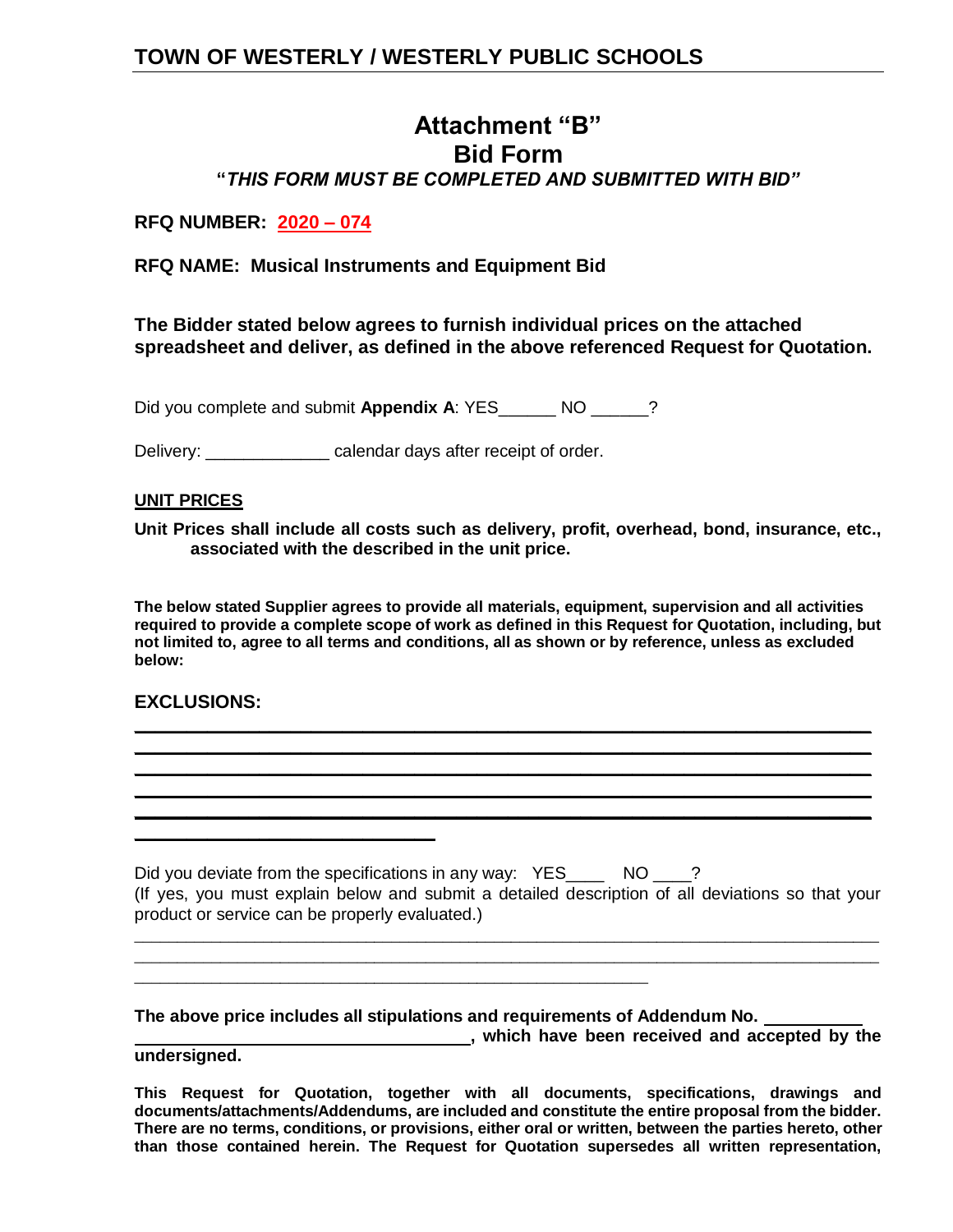**inducements, or understandings of any kind or nature between the parties hereto, relating to the project involved herein. Payment Terms are net 30 days, for this scope of work.** 

**The unit bid prices attached, excludes applicable sales and or use taxes; includes all insurance premiums; and includes all shipping/transportation costs, if applicable. The submitted pricing for this scope of work shall remain firm until June 30, 2021 from date of submission.** 

| __                           |  |  |
|------------------------------|--|--|
| <b>Print Name:</b>           |  |  |
| <b>Authorized Signature:</b> |  |  |
| <b>Cell/Telephone</b>        |  |  |
| <b>Email Address</b>         |  |  |
|                              |  |  |

**Street Address**

**\_\_\_\_\_\_\_\_\_\_\_\_\_\_\_\_\_\_\_\_\_\_\_\_\_\_\_\_\_\_ City, State Zip Code**

**Date:**  $\blacksquare$ 

**Company Representative**

**Company Name: \_\_\_\_\_\_\_\_\_\_\_\_\_\_\_\_\_\_\_\_\_\_\_\_\_\_\_\_\_\_\_\_\_\_\_\_\_\_\_\_\_\_\_\_\_**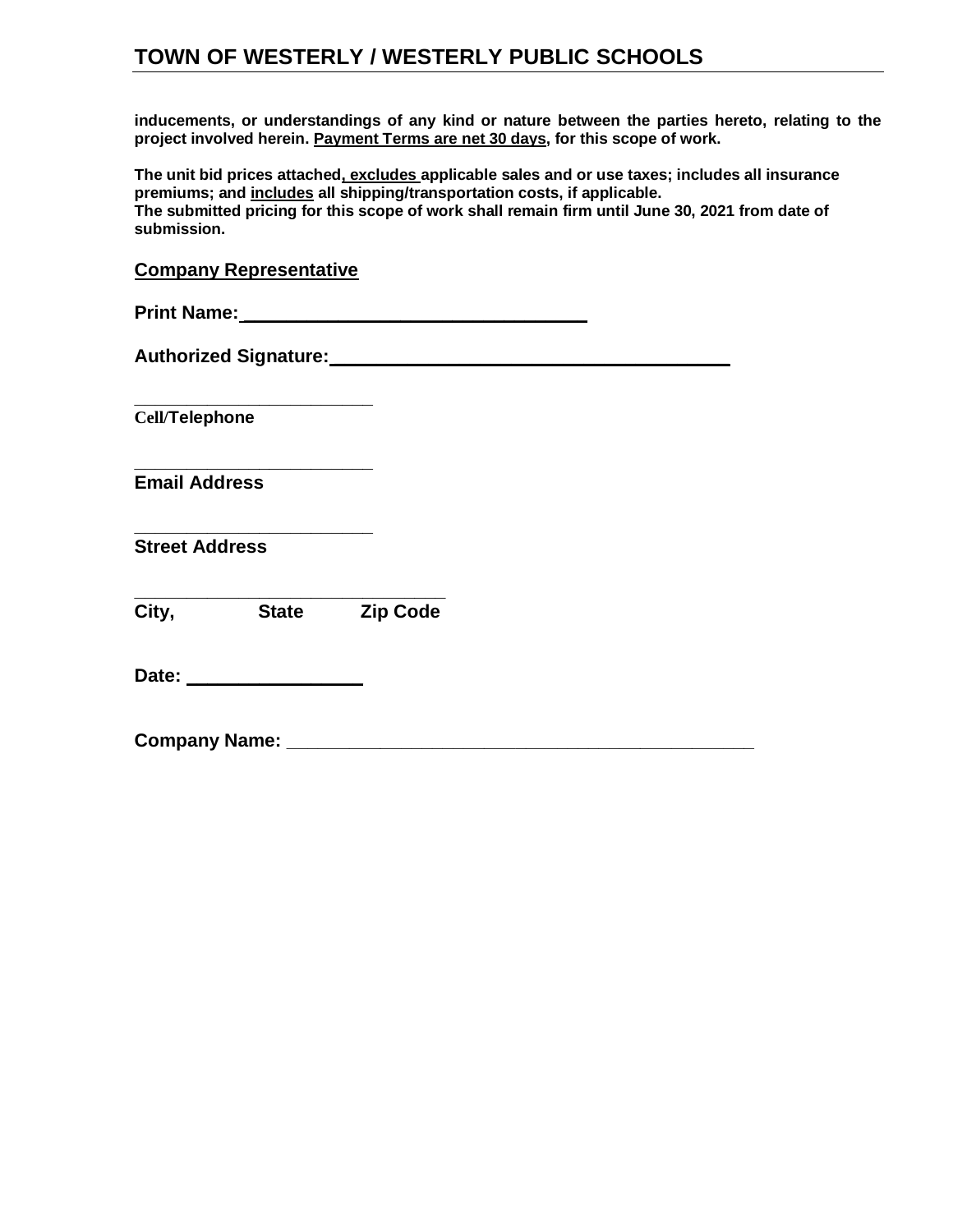# **ATTACHMENT "C" INSTRUCTIONS TO BIDDERS**

### **MATERIAL PURCHASES**

### 1. **Submission of Bids**

a. Envelopes containing bids **must be** sealed and addressed as indicated on the Invitation to Bid and must be marked with the name and address of bidder, date and bid due time, and name of bid, along with RFQ number.

b. The Purchasing Agent will decide when and if the specified time has arrived to open bids, and no bid received thereafter will be considered. The Purchasing Agent reserves the right to waive any informality in the bidding process.

c. Any bidder may withdraw his/her bid by written request at any time prior to the advertised time for opening. Telephonic bids, amendments, or withdrawals will not be accepted.

d. Negligence on the part of the bidder in preparing the bid confers no rights for the withdrawal of the bid after it has been opened.

e. Proposals received prior to the time of opening will be securely kept unopened. No responsibility will attach to an officer or person for the premature opening of a proposal not properly addressed and identified.

f. Any deviation from the Specifications must be noted in writing and attached as part of the bid proposal. The Bidder shall indicate the item or part with the deviation and indicate how the bid will deviate from Specifications.

#### 2. **Prices**

Bidders shall state the proposed price in the manner as designated in the Bid Proposal Form. If there is a discrepancy between the unit prices and the extended totals, the unit prices shall govern. In the event, there is a discrepancy between the price written in words and written in figures, the prices written in words shall govern.

#### 3. **Terms**

Cash discounts offered will be considered in determining awards. The discount period shall be computed from the date of delivery or from the correct invoice as received by Town Treasurer, whichever date is later. The date of delivery shall be construed to mean the date on which bid item is determined to meet the specifications and is therefore acceptable. Discounts for a period less than thirty (30) days may not be considered. Payment terms are net 30.

#### 4. **Qualification of Bidders**

The Town/School's may make such investigations as it deems necessary to determine the ability of the bidder to perform the work. The bidder shall furnish the town with all such information and data for the purpose as may be requested.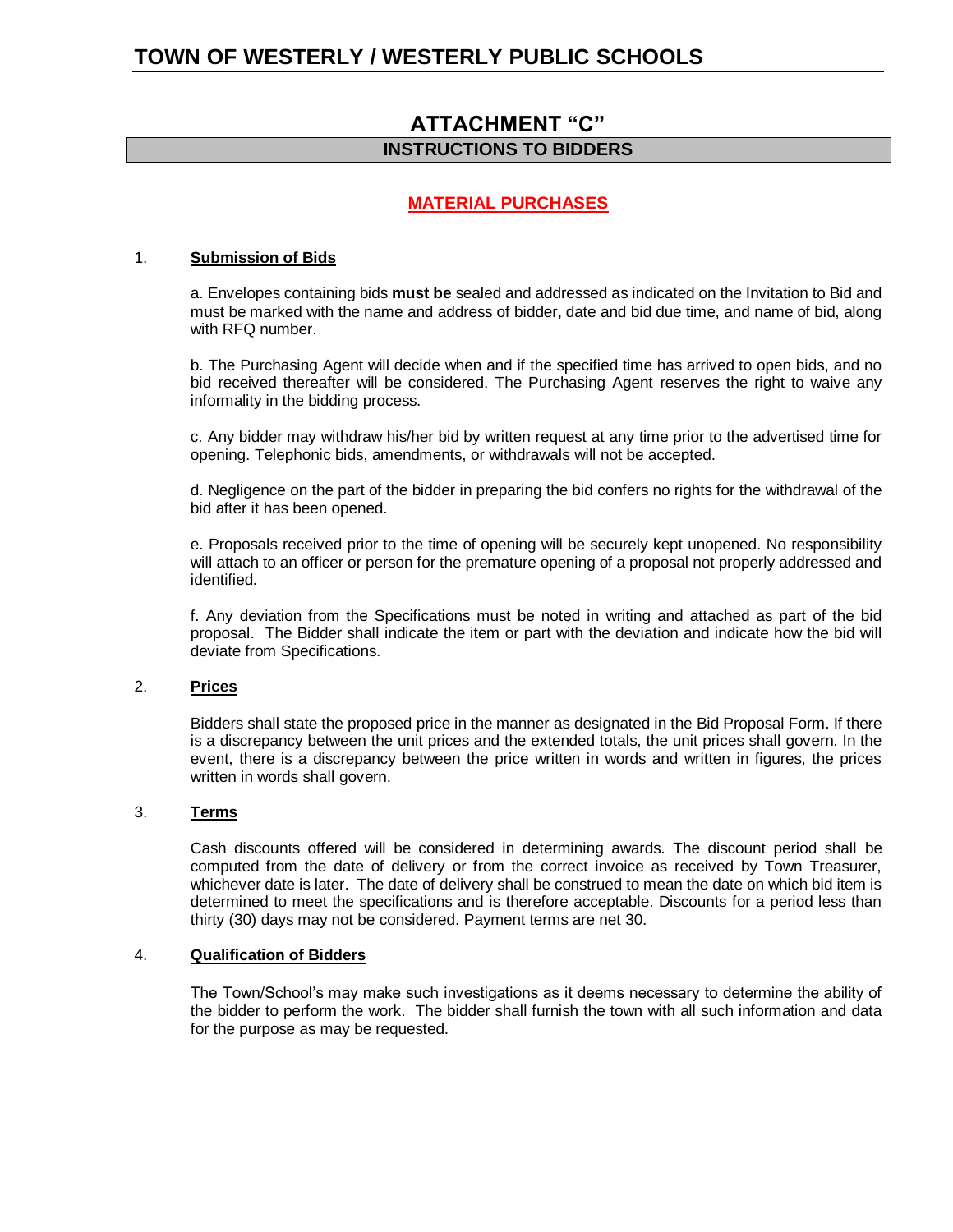### 5. **Addenda and Interpretations**

No interpretation on the meaning of the Plans, Specifications or any other Contract Document will be made to any bidder orally. Every request for such interpretations must be in writing.

All questions pertaining to the specifications or proposal procedure should be first directed to the Purchasing Agent. Where information from the Purchasing Agent differs from information from any other source, the information from the Purchasing Agent prevails. The Town/School is not responsible for information obtained from any other source.

### 6. **"Or Equal" Bidding**

When the name of a manufacturer, a brand name, or manufacturer's catalogue number is issued as the bid standard in describing an item followed by "Or Equal" this description is used to indicate quality, performance and other essential characteristics of the article required.

If bidding on other than the make, model, brand or sample specified, but equal thereto, bidder must so state by giving the manufacturer's name, catalogue number and any other information necessary to prove that the intended substitution of a commodity is equal in all essential respects to the bid standard. Bidder must prove to the satisfaction of the Town of Westerly/Westerly Public Schools or by person or persons designated by him, that his/her designated substitute is equal to the bid standard: otherwise, his/her bid will be declared "No Bid" insofar as the item in question is concerned.

### 7. **Award and Contract**

Unless otherwise specified, the Town of Westerly/Westerly Public Schools reserves the right to make award by item or items, or by total, as may be in the best interest of the Town; accept a proposal based on considerations other than costs; and waive and modify any provisions of the request for proposal.

A written award (or acceptance of Bid) mailed (or otherwise furnished) to the successful bidder followed by an authorized Purchase Order shall, unless otherwise specified, be deemed to result in a binding contract without further action by either party. The Bidder is responsible for all costs and expenses to develop and submit a proposal in response to the solicitation.

### 8. **Equal Employment Opportunity Policy Statement**

For the purposes of this Policy, the term "vendor" shall mean any and all individuals, companies, corporations, and business entities that provide goods or services to the Town of Westerly/Westerly Public Schools pursuant to any and all relevant and appropriate Federal, State, and local purchasing rules, regulations, and procedures.

The Town of Westerly/Westerly Public Schools is committed to the general policy and principle of Equal Employment Opportunity in terms of retaining vendors to provide the Town/Schools with goods and services necessary for routine and emergency operations. The Town of Westerly/Westerly Public Schools will not discriminate against vendors as entities, or individual employees thereof on any legally-recognized basis included, but not limited to, race, age, color, religion, sex, marital status, national origin, physical or mental disability, Veteran's status, pregnancy, sexual orientation, genetic conditions, predisposition to certain diseases, or ancestry, except where a bona fide occupational qualification exists.

### 9. **Compliance with Instructions to Bidders**

These Instructions to Bidders contain terms and conditions that will govern the preparation and submission of a bid proposal and any contract awarded pursuant to this solicitation. Bidders must comply with each and every requirement of these Instructions to Bidders. Any failure to comply with any requirement may result in the determination of nonresponsive bid proposal and/or the rejection of the bid proposal.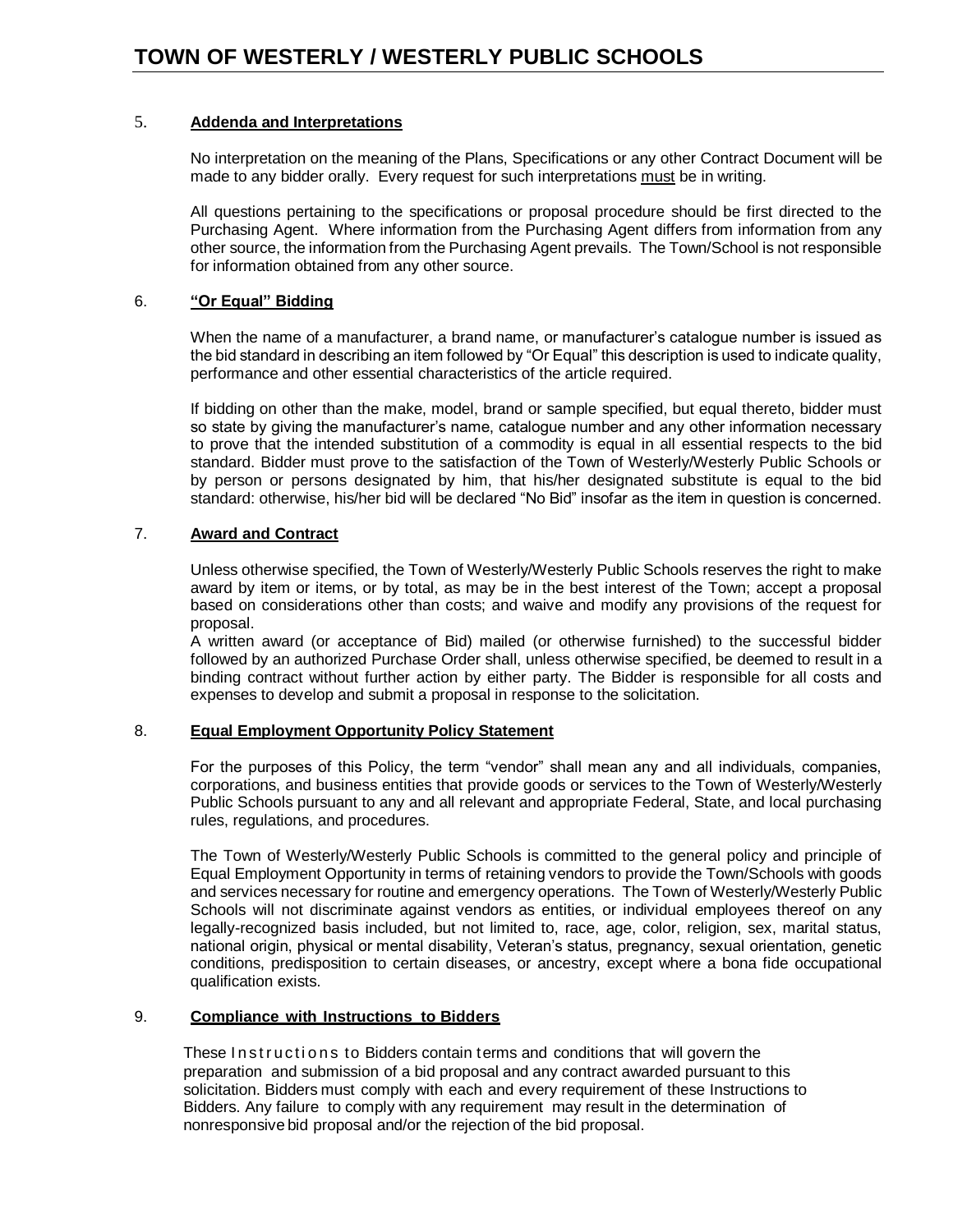### 10. **Priority of Terms and Conditions**

 The terms and conditions in these Instructions to Bidders *supersede* any and all Inconsistent or conflicting terms and conditions in any other provision of any other document in this solicitation or in the bid proposal and govern this solicitation, the bid proposal, and any contract awarded pursuant to this solicitation.

### 11. **Public Copy**

Bid proposals submitted in response to this solicitation are public records pursuant to the Rhode Island "Access to Public Records Act," R. I. Gen. Laws §§ 38-2-1 *et seq.* Each bid proposal must Include a "public copy" to be available for public inspection upon the opening of bids. The public copy must be submitted in .pdf (portable document file) format on a *read-only* CD-R media disk. The disk must include *all the documents* submitted in response to the solicitation concatenated or merged into one file. The public copy disk must be separately enclosed in a protective cover clearly marked "Public Copy" and include the following information: (1) Solicitation Title; (2) name of bidder; (3) Solicitation Number, and (4) bid proposal submission deadline. The .pdf file must be named in the following manner: Solicitation Number BidProposal Submission Deadline\_BidderName.pdf

 The bid proposal submission deadline must appear as mm-dd-yyyy. The bidder name must appear as one word, with no spaces or punctuation. Underscores must separate the fields.

#### *Example:* 7543210\_11-08-2013\_0ceanStateCompanylnc\_9867.pdf

Bidders may redact in the pubic copy any trade secrets or commercial or financial information which is of a privileged or confidential nature pursuant to the Access to Public Records Act. If a "hard" public copy is furnished at time of bid, the bidder may follow up with the disk copy before the end of the business Bid Due Date day.

### 12. **Binding Contract**

A binding contract between the Town of Westerly/Westerly Public Schools and the successful bidder will be formed by the issuance of a Purchase Order from the Purchasing Department, *and onlv by the issuance of* a *Purchase Order, and onlv to the extent of available funds.* The binding contract will incorporate and be subject to the terms and conditions of the solicitation, including the Invitation to Bid, the Instructions to Bidders, the Bid Preparation Checklist, the Request for Quote, the Bidder Certification Form, the Agreement (if applicable to this solicitation), and the Purchase Order. The successful bidder shall be authorized to commence work only upon the issuance of the Purchase Order and, in addition, an authorization from the department.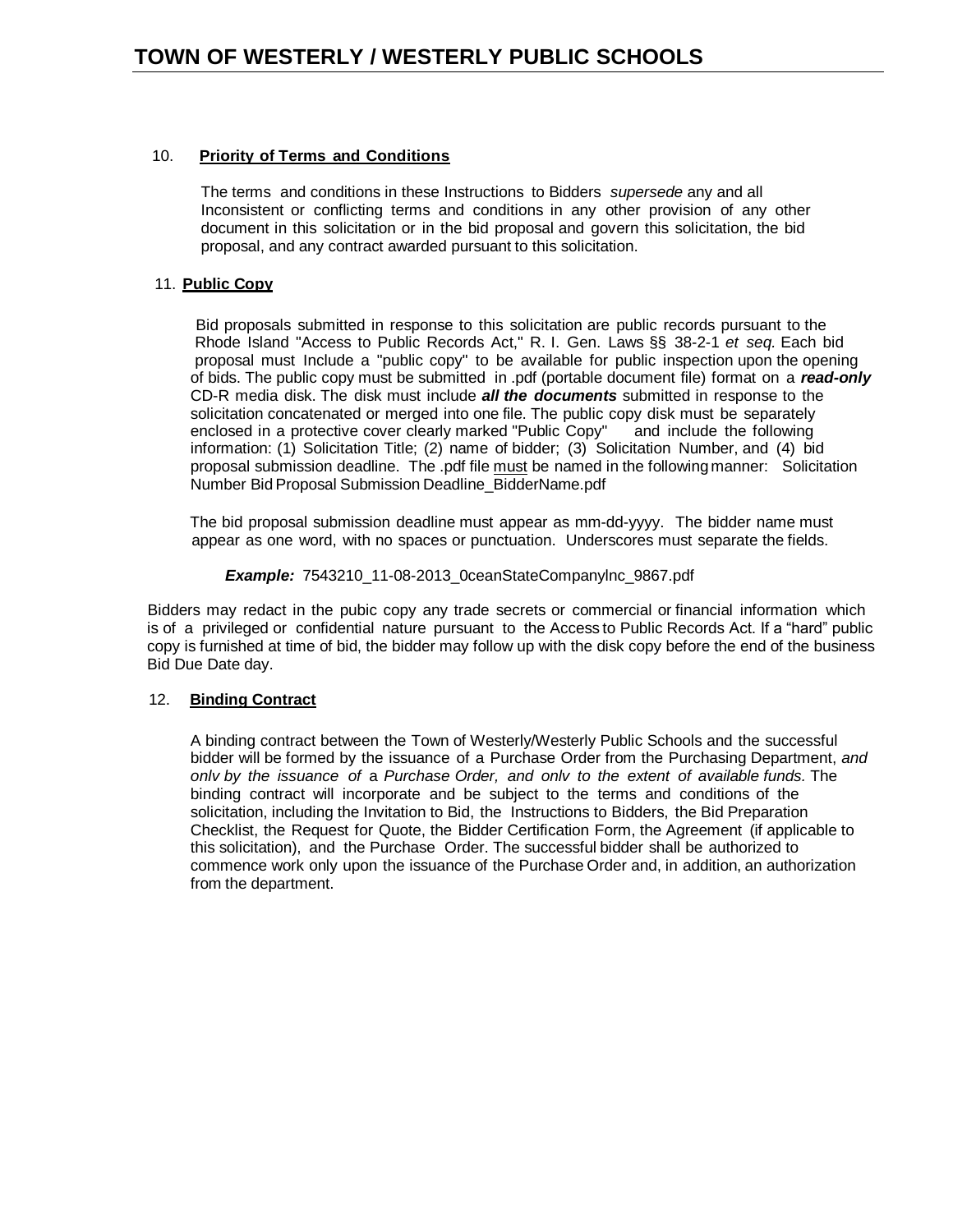### **ALL CONTRACT AWARDS ARE SUBJECT TO THE FOLLOWING DISCLOSURES & CERTIFICATIONS**

### **Offerors must respond to every disclosure statement and submit with your**

**proposal.** A person authorized to enter into contracts must sign the offer and attest to the accuracy of all statements.

Indicate Yes (Y) or No (N):

\_\_ 1 State whether your company, or any owner, stockholder, officer, director, member, partner, or principal thereof, or any subsidiary or affiliated company, has been subject to suspension or debarment by any federal, state, or municipal government agency, or the subject of criminal prosecution, or convicted of a criminal offense with the previous five {5) years. If so, then provide details below.

\_\_ 2 State whether your company, or any owner, stockholder, officer, director, member, partner, or principal thereof, or any subsidiary or affiliated company, has had any contracts with a federal, state or municipal government agency terminated for any reason within the previous five (5) years. If so, then provide details below.

\_\_ 3 State whether your company or any owner, stockholder, officer, director, member, partner, or principal thereof, or any subsidiary or affiliated company, has been fined more than \$5000 for violation(s) of Rhode Island environmental laws by the Rhode Island Department of Environmental Management within the previous five (5) years. If so, then provide details below.

\_\_ 4 I/we certify that I/ we will immediately disclose, in writing, to the Purchasing Agent any potential conflict of interest which may occur during the course of the engagement authorized pursuant to this contract.

\_\_ 5 I/we acknowledge that, in accordance with (1) Chapter §37-2-54(c) of the Rhode Island General Laws "no purchase or contract shall be binding on the state or any agency thereof unless approved by the Department of Administration or made under general regulations which the Purchasing Agent may prescribe,", including change orders and other types of contracts and under State Purchasing Regulation 8.2.1.1.2 any alleged oral agreement or arrangements made by a bidder or contractor with any department or an employee of the Town of Westerly may be disregarded and shall not be binding on the Town of Westerly.

\_\_ 6 I/we certify that I or my/our firm possesses all licenses required by Federal and State laws and regulations as they pertain to the requirements of the solicitation and offer made herein and shall maintain such required license(s) during the entire course of the contract resulting from the offer contained herein and, should my/our license lapse or be suspended, I/we shall immediately inform the Town of Westerly Purchasing Agent in writing of such circumstance.

\_\_ 7 I/we certify that I/ we will maintain required insurance during the entire course of the contract resulting from the offer contained herein and, should my/our insurance lapse or be suspended, I/we shall immediately inform the Town of Westerly Purchasing Agent in writing of such circumstance.

\_\_ 8 I/we certify that I/we understand that falsification of any information herein or failure to notify the Town of Westerly Purchasing Agent as certified herein may be grounds for suspension, debarment and/or prosecution for fraud.

\_\_ 9 I/we acknowledge that the provisions and procedures set forth in this form apply to any contract arising from this offer.

10 I/we acknowledge that I/we understand the State's Purchasing Laws (§37-2 of the General Laws of Rhode Island) and General Terms and Conditions available at the Rhode Island Division of Purchases Website (http://www.purchasing.ri.gov) apply as the governing conditions for any contract or purchase order I/we may receive from the Town of Westerly, including the offer contained herein.